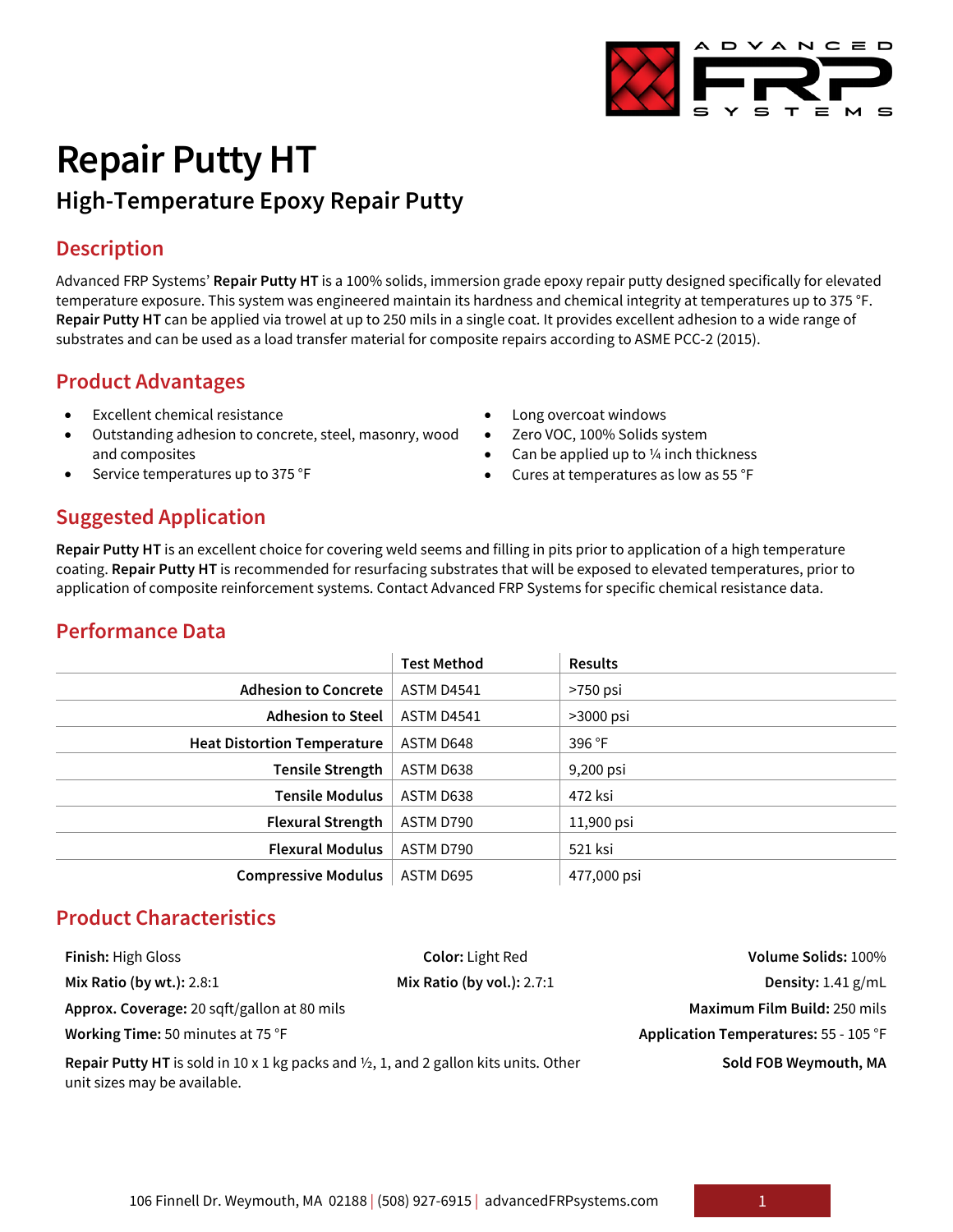

# **Cure Schedule**

| <b>Cures for Application</b>    | 50 °F (10 °C)  | 75 °F (24 °C) | 100 °F (38 °C) |
|---------------------------------|----------------|---------------|----------------|
| Dry to Touch                    | 14 hours       | 8 hours       | 4 hours        |
| Dry Hard                        | 36 hours       | 24 hours      | 12 hours       |
| Overcoat Window                 | 14 - 168 hours | 8 - 120 hours | 4 - 72 hours   |
| <b>Cures for Service</b>        |                |               |                |
|                                 | 50 °F (10 °C)  | 75 °F (24 °C) | 100 °F (38 °C) |
| Atmospheric                     | 36 hours       | 24 hours      | 12 hours       |
| Water Immersion                 | 48 hours       | 36 hours      | 24 hours       |
| <b>Full Chemical Resistance</b> | 168 hours      | 120 hours     | 72 hours       |

*Contact Advanced FRP Systems for elevated temperature post-cure information. Elevated temperature cures will increase chemical resistance and reduce return to service time.*

# **Application Information**

#### *All Advanced FRP Systems products should be installed by a certified applicator or with direct oversight by Advanced FRP Systems, Inc. This data sheet provides general application guidelines for Repair Putty HT.*

#### *Contact Advanced FRP Systems for more information if your project has detailed coating specifications.*

Ensure air and substrate temperatures are between 45-105 °F and relative humidity is below 95%. Follow surface preparation guidelines below prior to coating.

Pour all of Part A – Hardener into Part B – Base and mix with low speed power agitator for 2-3 minutes. Using a paint stick or spatula, thoroughly scrape sides and bottom of unit. Mix with power agitator for an additional 2 minutes. Do not dilute Advanced FRP products.

**Repair Putty HT** has the consistency of a thick putty or spackling compound. It should be applied with a trowel, notched trowel, or a plastic applicator.

Stripe coating of all crevices, weld seems, corners and sharp angles is an essential part of good coating practices and should be done for all immersion services. Heavily pitted areas should be filled with **Repair Putty HT** or other Advanced FRP resurfacing material prior to coating.

**Repair Putty HT** is designed to be applied up to 250 mils in a single coat. It can be worked into deep pits and gouges, can be used to bury weld seems, and resurface worn or corroded concrete.

After the coating system has cured, the dry film thickness should be measured by non-destructive dry film thickness gauges to verify minimum application thickness. The coating system should be free of all pinholes and holidays which can be tested through high voltage spark testing. The cured film should be essentially free of runs, sags, inclusions, and other defects. All coating deficiencies should be repaired and allowed to cure prior to return to service.

# **Surface Preparation**

**Steel (Immersion Service):** Remove all oil and grease from surface with an SSPC-SP 1 Solvent Wipe prior to blasting. Abrasive Blast to an SSPC-SP 10 Near white metal blast with a sharp angular profile of 2 – 3 mils (50 – 75 microns).

**Steel (Atmospheric Corrosion):** Remove all oil and grease from surface with an SSPC-SP 1 Solvent Wipe. Minimum surface preparation of SSPC-SP 2 Hand Tool Cleaning must be performed. For enhanced performance, an SSPC-SP 6 Commercial Blast Cleaning with an angular surface profile of 1.5+ mils should be used.

**Concrete (Immersion/Secondary Containment):** Refer to SSPC-SP 13/NACE No. 6, Section 4.3.1 or ICRI No. 310.2, CSP 1-3 for concrete preparation guidelines. Surface should be thoroughly cleaned and dry. Concrete and mortar must be cured at least 28